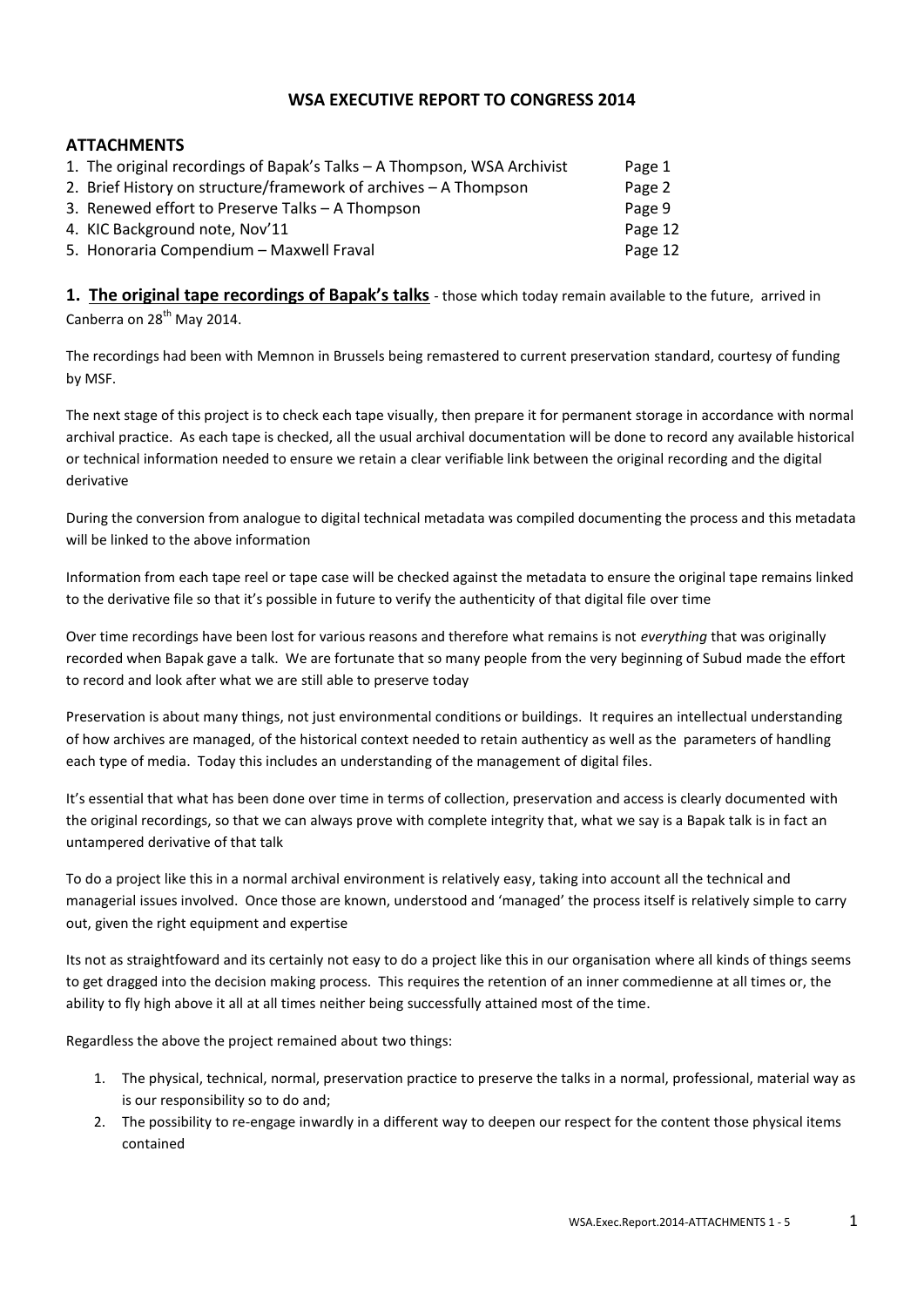One of the things I experienced when I first started working in our archives a few light years ago was that no matter what I was doing as I worked in a normal way, I was led back as I worked, led back to and reminded of Bapak's talks - even when the work I was doing wasn't on or about the talks themselves.

What I also experienced was that I was never allowed to stop at the talks, I was taken further back to the One who decreed the gift of the latihan for mankind at this time - Almighty God

I saw that the kejiwaan, the latihan, the Grace and Power of God flowed through and was evident in all our archives because the kejiwaan, the latihan, the Grace and Power of God flowed first of all through Bapak and then through the historical development of Subud - just as it flows through us even with our limitations and shortcomings as the latihan works in us

This evidence exists in our archives not only in the talks but in the archives generally which combined, reveal and provde the reality, clearly visible of the working of the Grace of God for our benefit and the benefit of mankind

This is the gift of the archives to Subud in a way, as is their capacity when ultimately managed well, to provide proof and evidence of what God has given.

The two photos attached are of some of the original recordings when they arrived in Canberra and Maxwell (executive Chair) and myself in the climate controlled room the tapes are currently housed in as they were being transferred to the shelving units ready for inspection

Amalijah Thompson WSA Archivist June 2014

## **2. Brief history on structure/framework archives**

A summary of the process - some of the wording below is taken from newsletters or documents of the period.

**1959** – What might be called the first unofficial *international committee* for Subud was located in New York. One of their first declared intentions was to establish an archive as a resource for the future. They began to do this however, in typical Subud fashion the minute they did, some moved to other countries and we never discovered what happened to the documents they started to collect.

**1967** – 'It was decided at Tokyo congress, with the permission of Bapak, to prepare Subud Archives for present and future generations' – *article by Richard Engels, SWN, 1967.* Richard Engels was put in charge of this and asked to take the necessary steps. Countries of ISC were asked to collect historical documents as follows:

#### **Tapes: These were already being collected by Subud UK in preparation for a** *World*

*Tape Archive in England*. They noted that many tapes hadn't reached London. The person responsible for the ISCC Tape Sub-Committee was Isobel Isaacs. (ISCC was the original name of ISC). Maxum Stafford was also involved at some stage.

**Films**: Subud Hamburg was to look after these as the ISCC Films Sub-Committee.

**Photographs and slides**: These were to be looked after in Wolfsburg as the ISCC Slides and Photos Sub-Committee

**History of Subud**: All written and printed words of Bapak, publications, letters and documents, showing the history of Subud were to be sent to Richard Engels in Germany.

**1975** – '**Congress recognised the importance of duplication for security and the value of archives to aid the work of ISC and other Subud bodies'**. A chair of 'the International archives' was created, Mary Thompson in England. At that time *the* international archive for Subud was in Kenfield Hall, England.

**NOTE:** Before we had 'international archives', we had a body called *Communications, Publications and Archives*. Rashid Arthur was one of the chairs of this body according to reports of the period.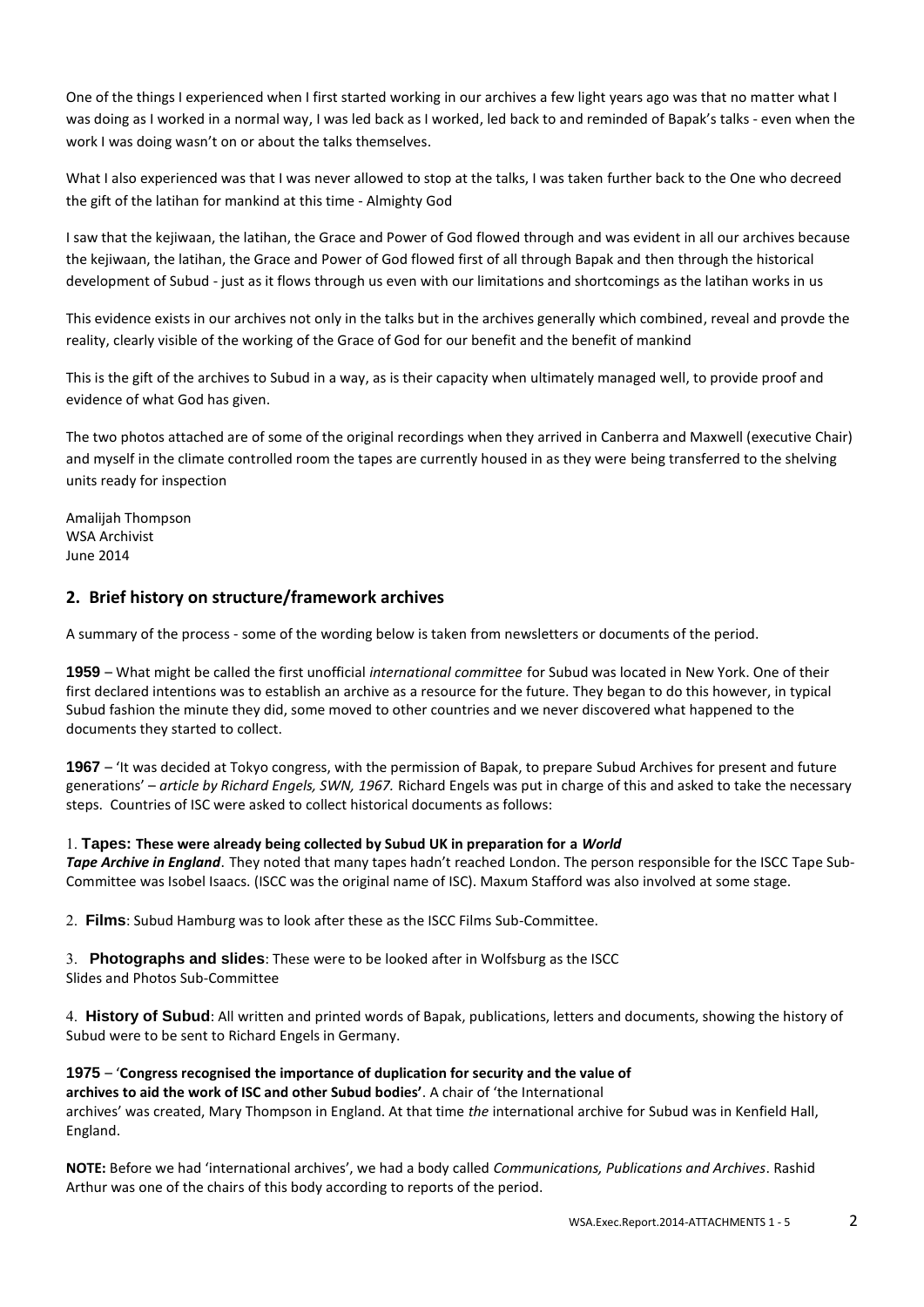While the archives were in England, film and photographs were sent from Germany and by 1977 the tapes that had originally been intended for the World Tape Archive in England had been transferred to Faisal Sillem in Belgium. Before the Tape Preservation Unit was established under the international archives framework while Mary Thompson was the Chair of the International Archives, Faisal worked as one of the ISC Tape Units that existed in various countries, collecting, duplicating and distributing the talks

**1976** – Bapak wrote a letter to ISC giving instructions on their function which letter included a paragraph about archives – "**to arrange for the preservation of archives and historical material relating to the development of the Spiritual Brotherhood of Subud"** 

**1977 -** Letter from Bapak (Sharif) in answer to Mary's question saying yes, copy the most important material from the archives in England and Belgium to an additional three locations. The archive in Indonesia didn't exist at that time nor was mentioned in Bapak's letter.

**It had already been decided at the congress in 1975 in fact that it was important to duplicate some things for security** so it was possible Mary was not at that congress

We are missing the ISC records from 1975 to 1979. They had been for a long time in Hamburg Subud House, all clearly organized and marked

**1978** – Tin trunks containing duplicated archives and duplicated talks were being prepared to send to Lewis Arquette, USA; Aisha Parker, Sydney; Eijiro Mochida, Japan.

**1979** – I could find no mention of archives at this congress.

**1983** - Faisal Sillem had been appointed as the Chair of the International archives and Bapak advised that the tapes preservation unit (TPU) should be moved to England and to amalgamate it with the archive there. However, this did not eventuate.

**Harlinah Longcroft** got involved in the archives collecting for the history project. When she started to write the history she couldn't find sufficient information in the existing documents, including in Indonesia where she was living, to be able to compile an accurate history. It's not known what happened to items Richard Engels had collected in Germany or what was collected at that time. As an aside normally archives wouldn't separate tapes, films, photographs, documents in the way we had done so as to ensure complete historical context for the future

**1987** – Bapak passed away which stimulated establishment of the archive in Indonesia.

**1988** - *The International archive fundraising team (IAFT)* was formed and in March

1988 Daniela was commissioned to go to Indonesia to work for IAFT/ISC. IAFT raised around US\$500,000.00 including salaries, equipment and supplies. What they raised also went to sustain the other archives. IAFT was in operation for approximately 3 years which enabled the archive in Indonesia to be established

**1989-1993** Saodah Higashi became Chair of the International Archives when ISC was in

Japan. Saodah was in fact the last *Chair* of the International Archives. One of the problems that had occurred previously was the cutting off of the top and bottom range of dynamic sound of Bapak's voice which ISC tried to address during that period and was why recently the Memnon project was so beneficial in restoring the full dynamic range of that sound via the capacity of developing technologies

During this period, Lorenzo Music, who was the head of IAFT, wanted to transfer the original recordings of talks to the USA to have them processed commercially and, properly stored in climate controlled facilities which Varindra Vittachi as WSA Chair supported.

IAFT then suddenly resigned and everything stopped. Part of the problem was a conflict with ISC who were concerned with how much money IAFT was raising feeling it was taking money away from ISC. From the documents available there was conflict surrounding the archives generally at that time even though it was possible to establish the archive in Indonesia.

From 1983 to 1989 the various activities under the umbrella of the international archives were:

History of Subud – Harlinah Longcroft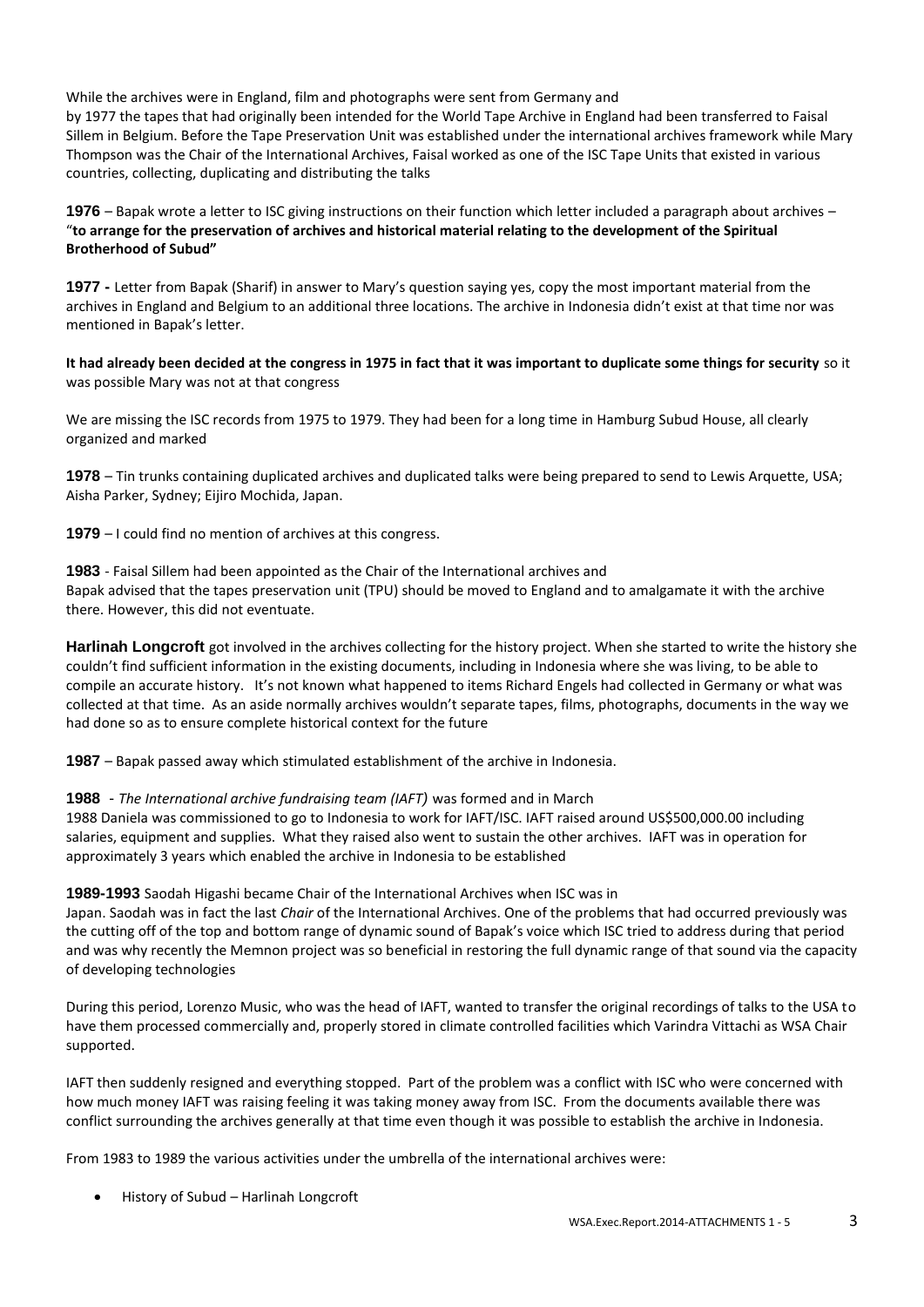- Faisal Sillem TPU
- Robin Drewett the ISC Tape Unit
- The transcription and translation unit Indonesia

**The backup locations (archive centres) were never mentioned,** including the archive in

England which, by then had disappeared perhaps into a basement in Lewis or had been partly lost in transit as one story tells.

In the USA, Australia and Japan only the tin trunks of duplicated material existed and countries were financially responsible for this material, as well as its care

**1989** world congress resolutions included that ISC shall appoint an archives Sub-Committee called Subud Archives International (SAI), with a Chairman to coordinate the work of:

- YSBD archive in Indonesia (YSBD became YMS)
- Transcription and translation unit which worked with the archive in Indonesia
- TPU Belgium tape preservation and multiplication
- ISC Tape Unit UK *distribution* of sound, video (may also have held some film)
- History of Subud assembly of source material and writing the history of Subud

In the second part of the resolutions of the congress the 'Five International Archive Centres' were mentioned in relation to holding duplicates of various archives yet, they weren't under the management umbrella of ISC or, the sub-committee being established.

**1993** congress changed the framework again and everything was merged into ISC Media Services including all the various 'units' below. SAI (Subud Archives International) was now included:

- SAI Australia, Japan, USA, UK, Indonesia
- TPU which was under the umbrella of the archives but retained the TPU name
- Video talks archive Robin Drewitt
- Film and video archive (not video talks as above). These were transferred to Harris Smart in Melbourne during this period for the purpose of having them copied for safety
- ISC Tape Unit UK sales and distribution
- History of Subud
- Copyright and Trademarks
- Web and Publication guidelines
- Ibu Rahayu talks

(SPI were off to the side as private publishers with no link to the WSA as such)

Archives no longer had a dedicated chair

**1993 – 2001** - Lester Sutherland was the ISC Media Services Coordinator. During this period Daniela returned to the USA from Indonesia c1992 and was at that time called the technical advisor to the international archives. She was unable to find work in Los Angeles where the archive of backup material was. She moved to Phoenix and another coordinator was appointed in Los Angeles.

From approximately 1993 to 1995, security microfilm copies of the contents of the archive in Indonesia were lodged for safety in the USA, Australia and Japan and audio cassette backup copies of Bapak's talks were also distributed during that period. A set of microfiche had also been made of a selection of Bapak's letters with names and addresses removed, much like the selection of letters which had been part of the original helper's guides. These sets of microfiche were sent to the USA, Australia and Japan

Circa 2000 due to problems with the archive in the Subud House in Los Angeles any remaining material was transferred to Phoenix under Daniela's interim care. It isn't known when Daniela was appointed as the Subud USA archivist and began to take care of Subud USA's archive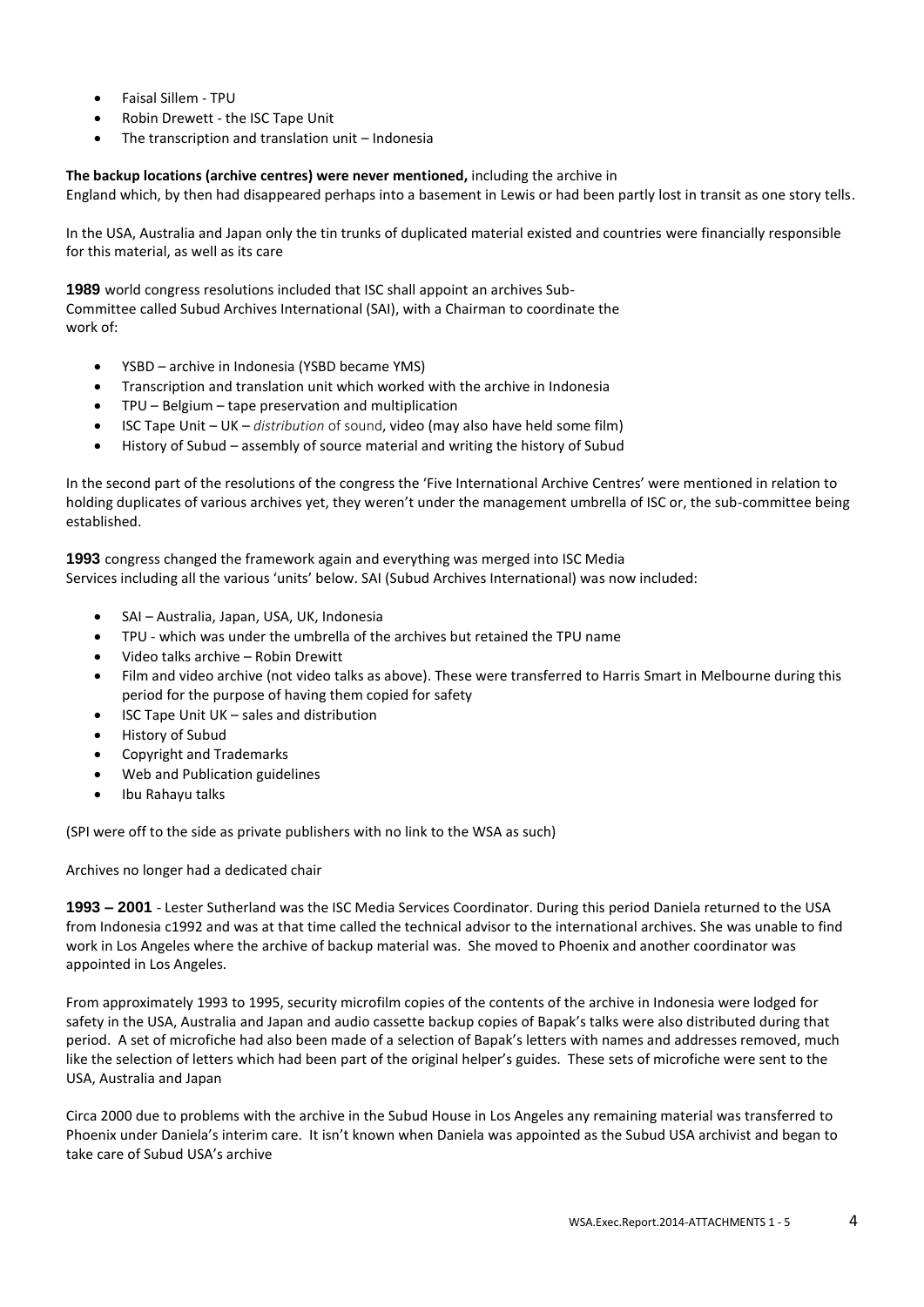#### **1997** – Resolutions relating to Archives were:

1. It is resolved that the WSA undertake a project to:

a) Make security copies of archival film about Bapak (of his early visits to Coombe Springs, Holland, Wolfsburg and other places in Europe) and

b) Copy this archival film on to video.

2. It is resolved that WSA undertake a project to make a subject index to Bapak's index. (This project had already been started by Faisal Sillem)

#### 3. **It is agreed that WSA should be responsible for the international archives**

**Regarding the Transcription Unit** Congress approves that the Indonesian Transcription Unit has to report to Subud Archives International

**1998** – Amalijah Thompson took over as coordinator from Harlinah Longcroft of the archive in Australia and in 1999 moved the archive into new premises

**1999-2001** – In 1999 Amalijah Thompson became responsible for all aspects of the international archives at Lester's request it was too much to deal with everything under media services which included copyright, publishing, trademarks as well as archives. Amalijah was Lester's assistant media services person for this short period. The archive units under her umbrella were:

- The **video talks archive** held by Robin. This was separate to the sales and distribution aspects of video talks which he later transferred to SPI.
- **Tape Preservation Unit -** Belgium
- The **film and video archive**  Harris Smart. In 2001 the film and video archive was transferred to the archive in Canberra. When it was received, the national film and sound archive cleaned, spooled and transferred the film into proper archival containers at a very low fee then it was transferred to a film cold store.
- The '**five international archive centres' – USA, Australia, Indonesia, Japan, Britain**
- There was also a project which didn't succeed at the time to set up a computer database via a team of computer experts, historian and archives

As per the 1997 congress resolutions the Transcriptions unit was supposed to report to SAI.

In 1999 Amalijah proposed a slightly revised model for the organisational structure because of clear issues in the 'international archives framework'.

It involved an umbrella body called **SICS – Subud International Communication Services**, with divisions under that umbrella related to:

- **Archival preservation and functions**  all normal archive activities and functions including transcriptions and first English translations
- **Publishing**  of talks, books and their distribution including SPI, ISC Tape and video unit, History of Subud etc
- **Copyright and trademarks –** maintaining copyright, trademarks and protections including guidelines to web etc re anything published in name of Subud
- **Information services**  general public interface, institutional interface, member access to information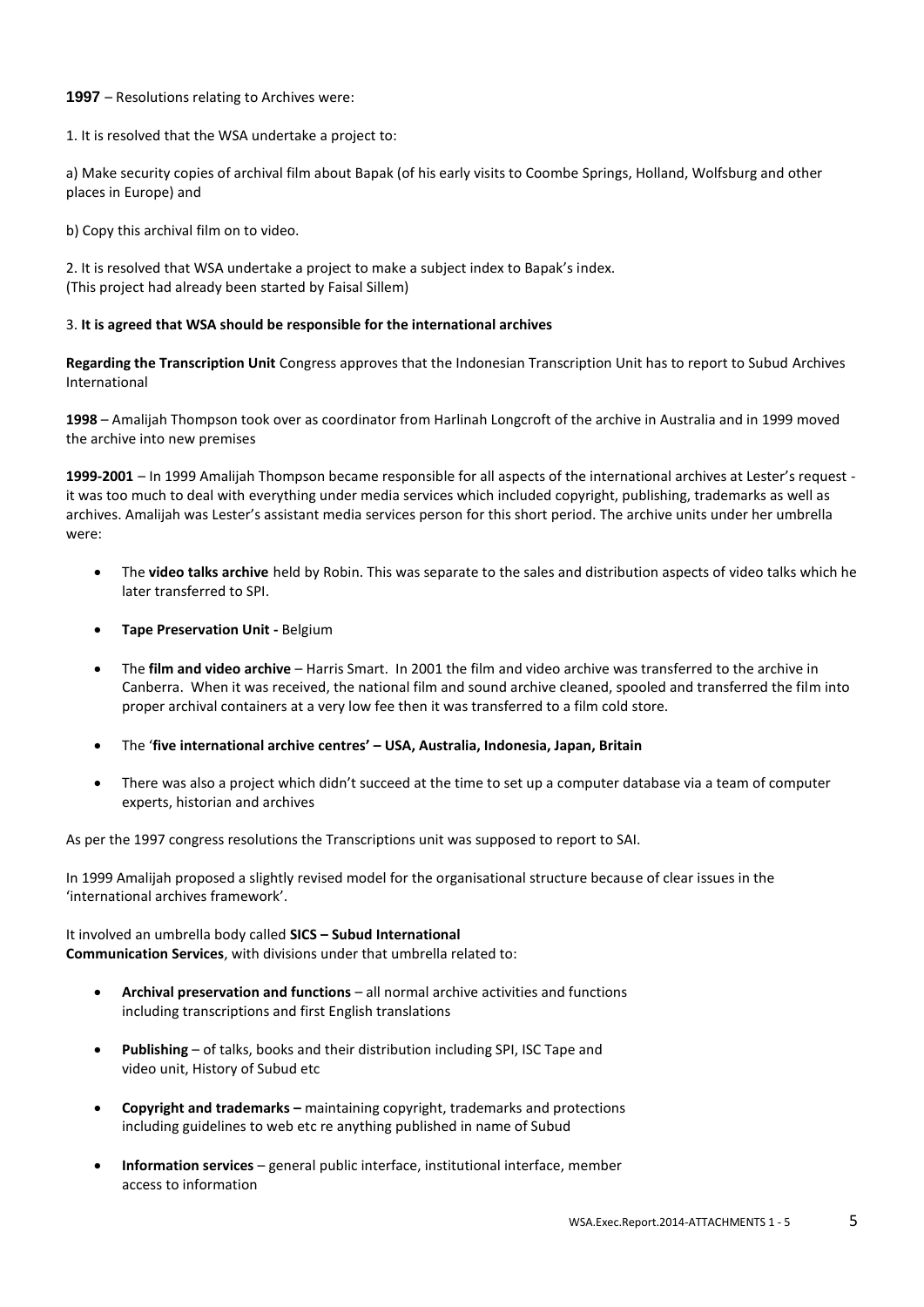Each section or division would have its own manager or person responsible and each division would comprise various working groups carrying out the work needed. Sharif and Lester supported it however, Amalijah wasn't able to continue in the role and it didn't get to the 2001 world congress for consideration.

Circa 2000 Farlan Williams became the new coordinator for the archive in Indonesia replacing Latif des Tombe.

**2001** - World Congress separated the archives and the rest of ISC Media Services into two areas each with a different coordinator, one for archives and one for 'media'.

**2002** - Reinier Sillem was appointed as the archive coordinator during the BIG gathering in England and did a good job supervising the removal of the archive from the Manchester Subud house into a storage facility from necessity however, his studies made it difficult for him to actively perform the function of coordinator

During this period the transcriptions and translations units were transferred to SPI as well as the distribution aspects of the talks

**2005** - Amalijah Thompson appointed in October following the congress. No direction or action had emerged for the archives at this congress.

Note: From the time I took the role on until world congress 2010 one of the biggest problems I faced was confusion about the role itself. This happened over and over and over and it was clear something wasn't working. The ISC Chair felt the role was more appropriately that of WSA Archivist and this was then that term first developed. The other issue was fragmentation and disconnection of things that had once been connected to the archives but which were now being managed by a range of people without any cohesive connection at least that was how it seemed at the time. For example:

- Trademarks and copyright were dealt with by Maya assisted by Matthew Weiss
- Translations were dealt with by Armand who developed a translation manual with a lot of reference to the archives which I, as the archive coordinator knew nothing about and which was published with incorrect or out of date facts about the archives
- SPI was dealing with transcriptions and first English translations disconnected from the archives yet, these are part of the archival record and are traditionally part of the work of archives
- Matthew Weiss was dealing with websites
- Roger van der Matten was dealing with the electronic office

It was unclear who was responsible for the publication of Bapak's talks on the Subud Library where errors in translations were found creating confusion about what Bapak had said

There was no visible 'coordination' of all these activities and from my own point of view it was hard to grasp what was happening even when it directly related to my function

In a way this whole period became a battle to retain the light that existed in the archives and their right place within Subud on a straight and accurate path. *Very often* it felt that the light was very close to being extinguished. Initially I had tried to implement the same kind of role Lester had as a 'coordinator' and I tried to 'coordinate' the archives as had been done before, but found over and over it felt like flogging a dead horse.

There was nothing to coordinate in reality – what was needed was to bring the archives into a more cohesive, up to date, more simple way of management, more professionally focused and possibly away from the transience of the WSA.

At one point in time I felt there were two roles, a liaison person to the WSA who was part of 'the executive' and a WSA Archivist, paid, professional appointment that managed the overall archival needs of the WSA in critical areas, supported by 'trustees' who would ensure the resources were available and long term 'protection' and facilitation. **At the time in the situation that existed** and under a newly designed staged development of the archives we thought this may create the needed transition

**2006** – The archive in Canberra moved from rented premises into a storage facility to focus on developing a permanent facility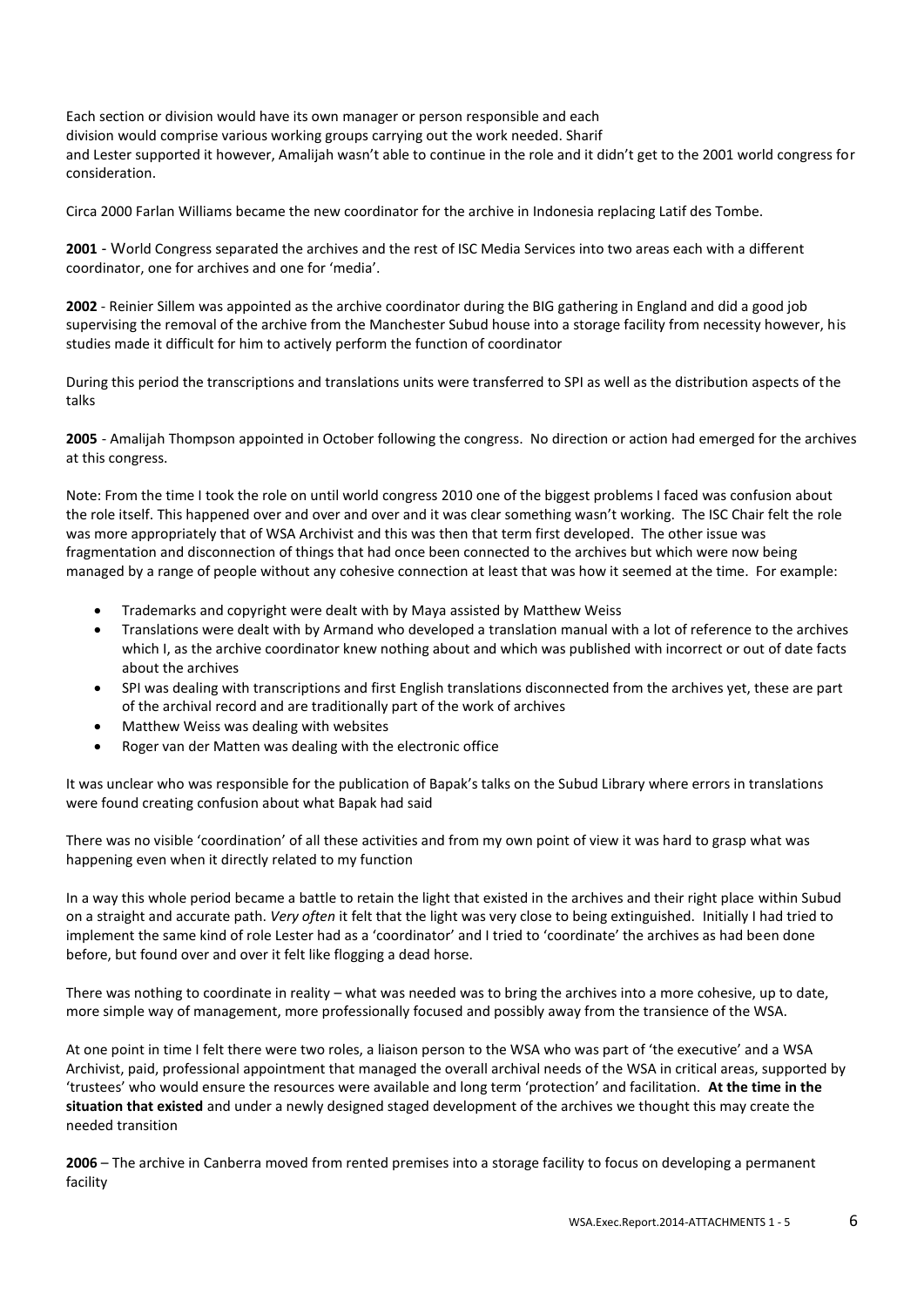#### **2007** – The future was very unclear generally

**2008** – Circa 2008 SPI contacted the executive with an offer to take over the archives. This presented a great temptation for me personally given the problems that existed during a period of transition within the multi-faceted focus of the WSA

SPI's rationale was more or less the same as mine at the time that, for the archives to function properly they needed to be *a proper archive body*, run professionally and protected from the transient functions of the WSA and its office bearers who, no matter how well meaning they may be, have considerably varying capacity, usually little knowledge about managing archives and very little time to apply to the in-depth preservation decisions needed from time to time. After a great deal of consideration it was decided by the executive that it wasn't a good idea to transfer the archives to SPI

### **Archives also clearly needed stable funding and, a dedicated permanent fund that members could donate to** *continually* **as they felt to, to build up the resources needed for necessary long term planning.**

**2006-2009** – Archive Report to WSC with recommendations for a slightly revised framework for archives, which was approved in principle by the WSC in 2009 but did not go to congress and may not have been the right solution. It was recommended to have a council comprising of representatives from MSF, SPI and the WSA supporting a WSA Archivist for 3 years initially to get the most critical work done. At that time there was no archivist in Britain, Daniela had been busy with her own work and had by her own words not a lot of time available for the archives, Faisal had passed away and Robin Drewitt wanted to be free of the video talks archive etc

The recommendations were basically

- To change the framework and name of the archives to WSA Archives
- To consolidate archive units to cover the needed transitions from the former TPU and the video archive
- To resolve issues relating to and therefore strengthen the security backup system
- To bring up to date policy, procedures, protocols, finding aids/lists/databases and guidelines as well as develop the needed archive website so that members could see directly the aim of the archives, what they contained and more easily access what they needed
- That the WSA Archivist would be supported by a group of trustees or a council perhaps who would ensure resources were available one of which would deal with liaison with the WSA
- The archive body itself would comprise the archivists working in each WSA Archive as they were available plus coopted expertise as needed from time to time
- The WSA Archives and the archive body would operate under a simple charter from the WSA to ensure permanence in facilities and funding necessary to develop long term valid preservation planning to avoid 'crisis spending'
- The change from a 'coordinator' who had no knowledge of the archives in the depth needed nor of archival practice to a WSA Archivist supported by a group of trustees or similar providing the needed link to the WSA was designed to eliminate long standing issues with the role
- That a permanent fund was needed to ensure the long term stability and effective management of the archive rather than ad hoc annual very uncertain budgets which add to the 'cost' of running archives
- Original sound recordings in Belgum should not be discarded as per the request to do so but professionally assessed prior to world congress, as to the feasibility of re-mastering to current preservation standards and the cost.
- All recommendations in the report including all preservation priorities for several years ahead were cost and submitted as part of the budget process

The consolidation of the former TPU and the video talks archive into the archives in Indonesia and Australia (Ibu's talks to Indonesia, Bapak's talks to Australia) was on the basis that those two archives were already archives of the WSA and the clear responsibility of the WSA; the relevant expertise was available; they were close geographically so the concept of a twin WSA archive sharing responsibility for the early historical records of the WSA and the talks made sense because the records were already in those two locations or in case of the talks soon would be

The recommendations did not preclude development of other archives - WSA Archives or country archives

**It simply dealt with the current urgent needs** where it made sense to amalgamate and consolidate, while at the same time creating a framework that would make simpler and more easily doable the overall management of the archives along professional lines as archivists and resources were available

#### **2010** – Congress resolutions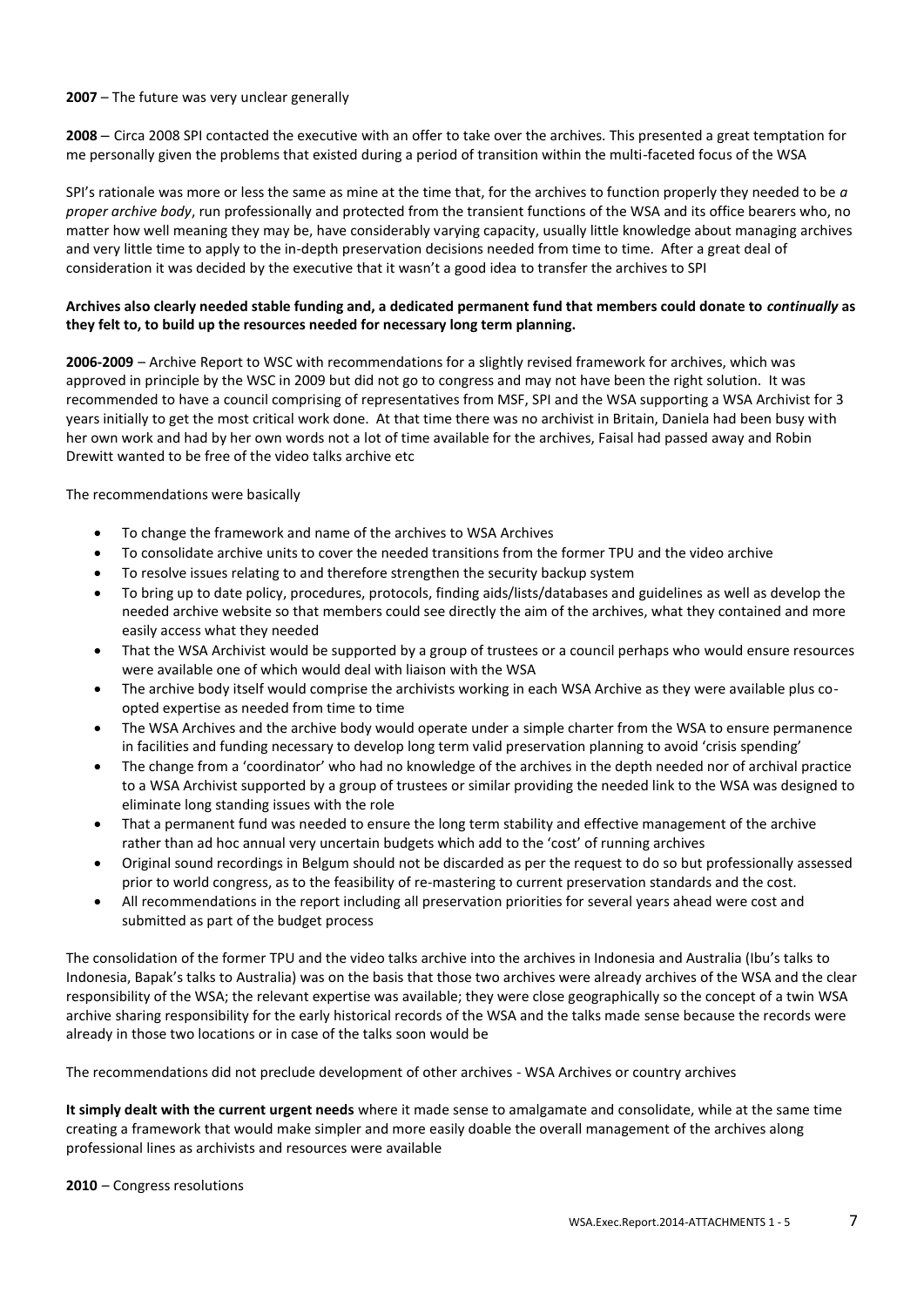# Excerpt from 'Minutes of 13<sup>th</sup> Subud World Congress'

#### 10. WSA ARCHIVES

10.1 Congress resolves WSA takes responsibility to provide the funds needed for the maintenance and preservation – to the latest archival standards – of the WSA Archives; USA, Spain (32-0-0)

10.2 Congress approves the following recommendations. Mexico, Britain (32-0-0):

"WSA shall appoint a WSA Archivist and shall establish a "Panel" (Working Group) who shall work as a team to ensure the maintenance, preservation and accessibility of current and future WSA Archives;

The panel shall consist of approximately five persons who together shall have appropriate skills, expertise and experience needed;

The WSA Archivist shall be a person who has proven professional experience and competence in archives;

The panel including the WSA Archivist shall work together in a collaborative and harmonious manner for the furtherance of the aims of this resolution;"

10.3 Congress resolves that the material created by and related to Bapak, the WSA and its Affiliates be preserved for all coming generations as far into the future as Almighty God permits. Australia, Spain (32-0-0)

**2010** – Amalijah Thompson continued as WSA Archive Coordinator

**2010** – WSC Meeting in Great Malvern, UK *Excerpt* from minutes of WSC Meeting, August 2010

> 6.1 ARCHIVE STRUCTURE: Amalijah Thompson, WSA Archives Coordinator, is continuing to review and assess options regarding the framework and infrastructure for the archives. Three working models were presented for consideration. See Archives Power Point, attachment 9.

6.2 ORIGINAL BAPAK RECORDINGS: Following world congress and the resolution supporting funding of the WSA Archives, the original sound recordings of Bapak's talks were transferred to a professional facility for assessment of their condition. An interim report with options was provided to the WSC meeting which indicated that the recordings are in relatively good condition. The second stage of this process, which involves digitally sampling a percentage of the recordings, will begin shortly. This will determine more clearly the overall costs needed to remaster the recordings to the higher technological standards available today.

6.5 FUNDING: A dedicated, permanent archive fund is needed to provide stable funding, possibly to be held by MSF. This fund would be managed by the archive team in liaison with the WSA and MSF (if the latter holds this fund on behalf of the WSA).

#### **2011** - Amalijah Thompson resigned as WSA Archive Coordinator

WSC Meeting in Rungan Sari, Kalimantan agreed to proceed with the Memnon project to remaster the original sound recordings of Bapak's talks and MSF offered to fund the project with Amalijah Thompson acting as MSF's archive consultant working directly with Memnon to supervise the re-mastering process.

Armand Bisson appointed WSA Archive Coordinator

**2012** – Amalijah Thompson appointed by executive as WSA Archivist under 2 year contract to end of 2014

**2013** – WSC Meeting in Poio, Spain, Excerpt from WSC meeting minutes, June 2013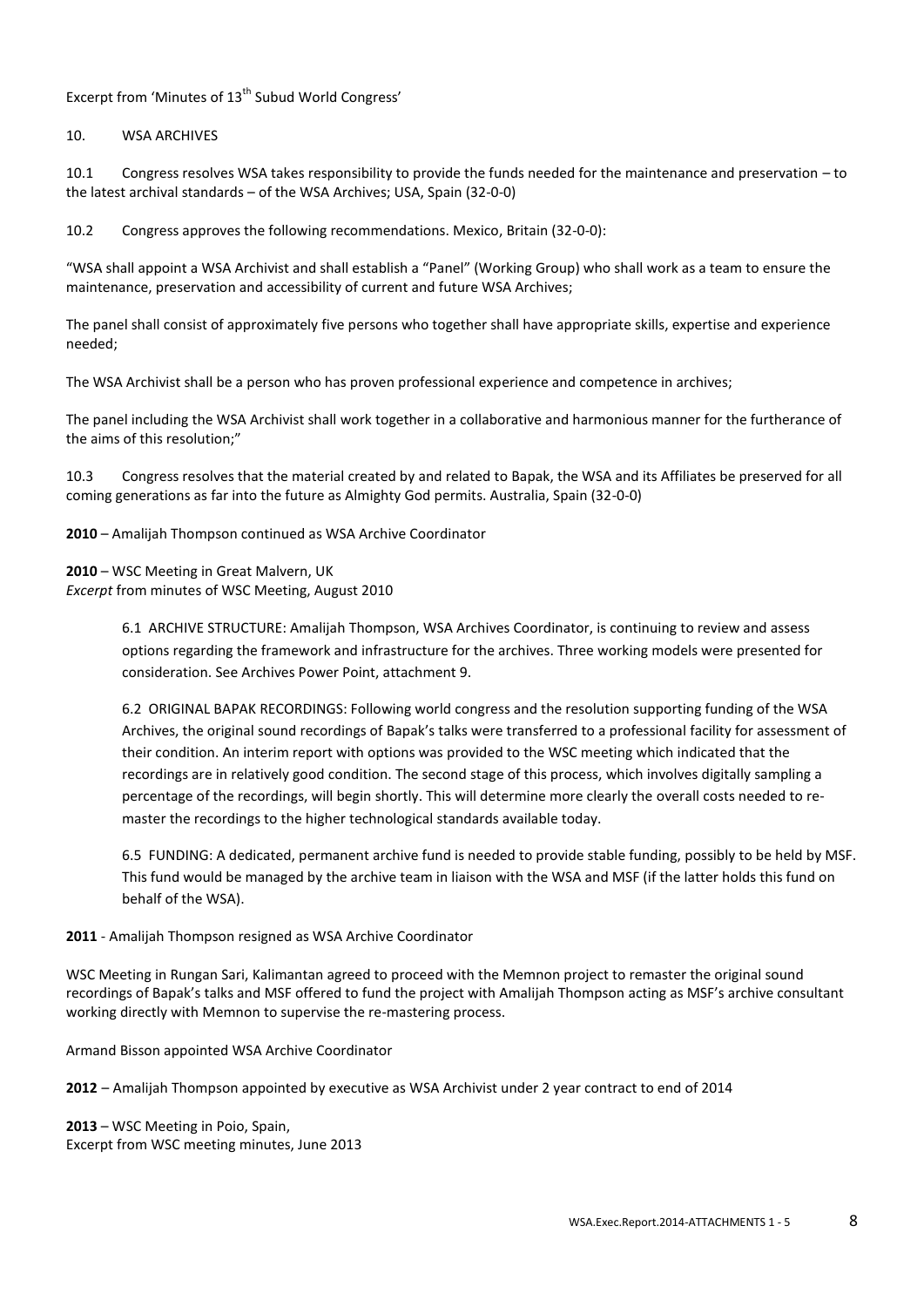Digitisation/re-mastering of the talks had reached the end of the first stage and MSF was thanked sincerely for its work and the WSA declared its intention 'to restore the US\$172,000 provided by MSF from its assets in relation to the digitalisation process.

**2014** – MSF/Memnon project completed and original tapes transferred to Canberra for final stage of the work needed

Amalijah Thompson June 2014

# **3. World Subud Association Archives Background to Renewed Effort to Preserve Bapak's Talks**

(Update on report provided to the WSA in May 2009.)

### **Introduction**

The purpose of archives is amongst other responsibilities, the task of maintaining the authenticity, and guaranteeing the integrity, of the material in their care. This material needs protection from damage, intentional or unintentional alteration, corruption or distortion. It requires management by objective, up to date, relevant policies. The role of archives is to preserve history, not alter it.

Preservation is the totality of the things needed to ensure the permanent accessibility – forever – of an archival document (sound recording, video, film, letter, photograph or other format) with the maximum integrity.

Preservation is not a discrete process, it's a never-ending management task and how well a recording or film or piece of paper survives in the long term - if it survives at all – will be determined by the quality and rigour and 'attentiveness' of that process, under successive management regimes into the indefinite future.

Nothing has ever BEEN preserved – at best, it is BEING preserved.

There is another common misunderstanding

Interpretation is subjective as is memory and these elements are essential to try to maintain as good a record as possible of the evolution of humanity and, in our case, of the giving of an extraordinary gift.

It's our obligation to preserve and pass on that gift with full integrity and authenticity and this requires both an inner and an outer action and commitment which is not easy to achieve.

We all know that archives have an outer benefit in providing useful information for many purposes but we may sometimes forget that they provide also an inner benefit – a reminder of the magnitude of the gift we've received and evidence of how the latihan works in us in our daily lives as well as a measure of our own development against the integrity of the original receiving.

Sometimes this means a substantial and renewed effort if we are not to lose significant resources or suffer a loss we may regret.

In an organisation with little in the way of physical infrastructure and material strength this is neither easy nor convenient especially during a period of significant global changes together with fast changing technologies which are motivated not for long term access or preservation of information, but for material gain.

This has and is placing many archival collections around the world increasingly at risk, especially all audio visual archives and we are vulnerable to this risk.

We are fortunate that we at least have collected some material and that there have been many admirable efforts over time to provide us with a stepping stone for the next stages.

We are also fortunate that today we are armed with all the substantial knowledge and expertise available in the professional archival world globally together with the resources arising from our own latihan to enable us to manage and sustain our archival resources in a new way into the future.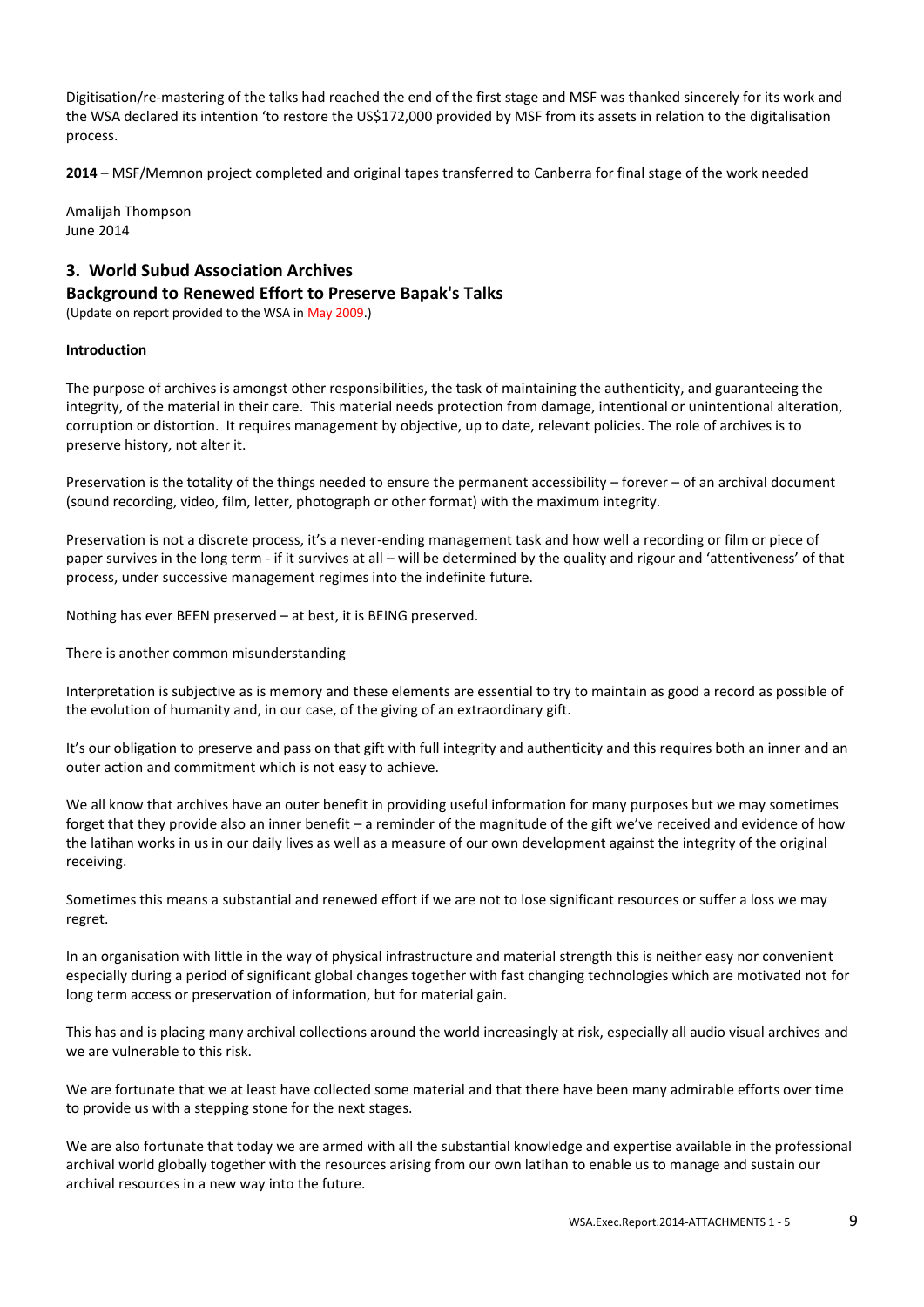#### **Context**

The context for which images and sounds are designed is relevant to their appreciation but is difficult to maintain for audio visual materials especially.

Copying and migration is needed but copying is not a value-neutral act.

A Series of technical judgments and physical acts determine the quality and nature of the resulting copy and it is easy to distort, lose and manipulate history through the judgments made and the choice and quality of the work performed.

Documenting the processes involved and the choices made in copying from generation to generation is essential in preserving the integrity of the work.

The internal physics and chemistry of audiovisual carriers make many of them vulnerable to inappropriate temperature and humidity, the effects of atmospheric pollution, mould and various types of decay and distortion which can affect their physical integrity and the quality of the image and sound information they contain.

This is why archives store their collections in stable, low temperature, low humidity environments which minimise degradation, maximise shelf life *and buy time.*

Even in a well housed collection, regular monitoring is essential. Audiovisual materials in particular do not look after themselves over the long term; they need deliberate action to ensure their survival.

The principles of decay, obsolescence and migration are fraught with dilemma. The mismatch between the viable life of the carrier and the commercial life of technology is often considerable.

In practice the process of migration entails some degree of loss or distortion of the image or sound information and a change in the viewing or listening experience. Decision making is of necessity sometimes based on knowledge predictions that are not always confirmed by subsequent experience.

Archives in the world have responded to the overall challenges in a variety of ways. By storing and managing collection in benign environments they have lengthened carrier life and delayed the need for migration. By developing ways of keeping obsolete technology and skills functional they have 'bought time' for continued carrier accessibility and longer migration programmes.

### **By taking conservative approaches they have allowed time for the accumulation of knowledge through practical experience, and this leading to beneficial changes in strategy.**

Creating access copies in current digital formats while maintaining preservation originals and masters in older formats, along with the skills and technology to permit access, is part of the current equation and requirements for audio visual archives.

It has also become clear that successive generations of software and hardware may subtly or even dramatically change the audio-visual content as we perceive it.

In the case of such a significant gift to mankind of Bapak's talks, its imperative and essential that we do the best we can to preserve the original materials for as long as possible.

### **The history of archiving has proved the need to approach all technological predictions with scepticism, the only sure guide being accumulated experience.**

There is NO ultimate format; something evolves into something else, sometimes slowly sometimes quickly.

Preservation in the digital realm if the term preservation ever really becomes synonymous with digital records ends our association with human readable records – the form in which almost all documents have been created from the dawn of recorded history up to the  $20<sup>th</sup>$  century.

Film, cylinder and disk mechanical recordings are relatively stable carriers whose integrity can be monitored independently of any playback technology.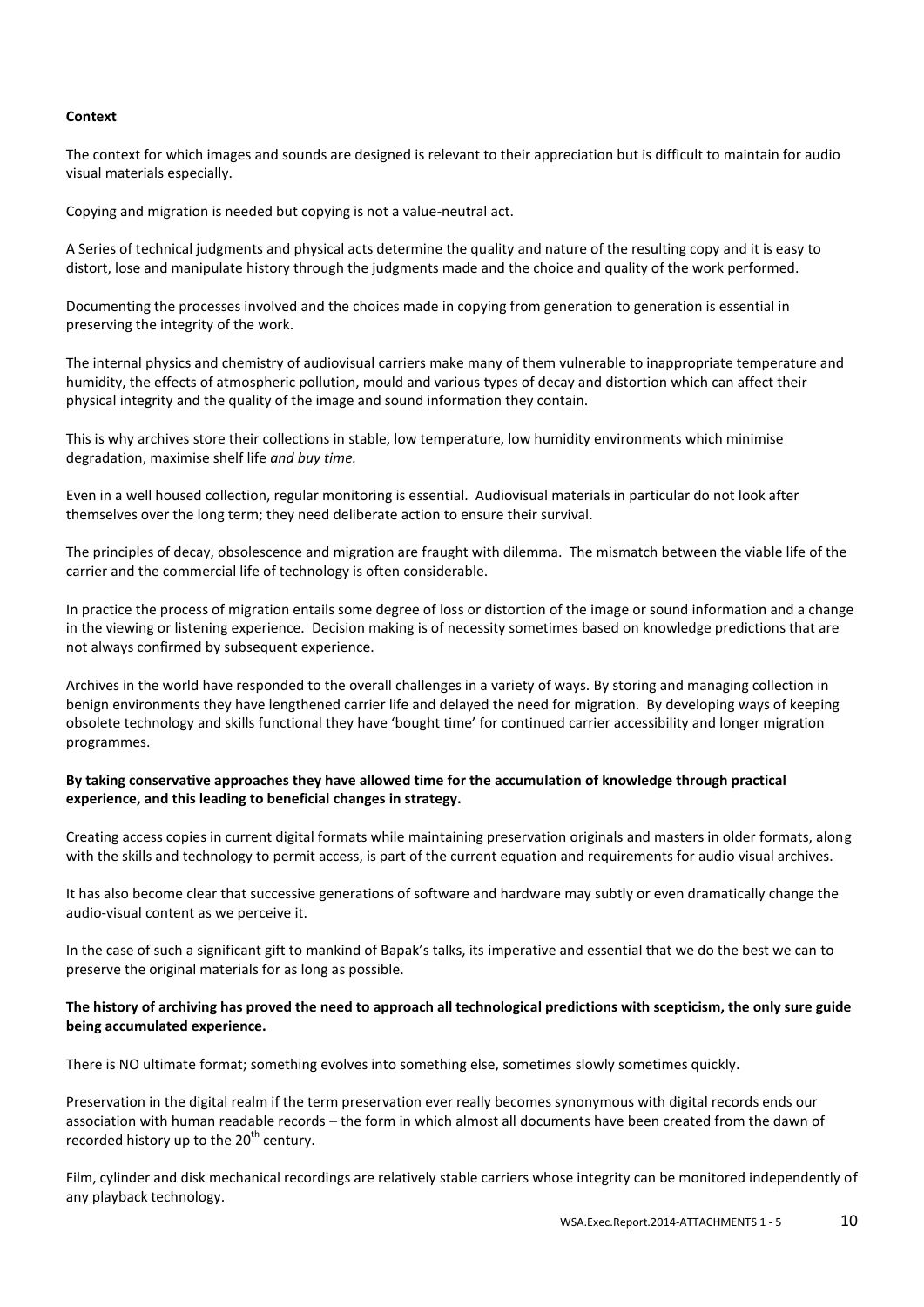The integrity of audio and video recordings on magnetic tape and computer files, which are not human readable can be monitored only by relevant technology. Their retrieval, and the knowledge of their continued existence, depends upon the maintenance of increasingly complex technologies

#### **During migration the content is segregated from its physical context and meaning. There is no longer a physical aspect to be experienced and to that extent the sensory and aesthetic experience disappears.**

## **In the case of a digital record, it is no longer possible to distinguish an 'original' or 'derivative' copy.**

Storage environments – temperature, humidity, light, air pollutants, animals and insects, physical security need to be such as will maximise the life of the carriers being stored, not act as an aid to their degradation.

Practices and techniques that slow down deterioration and potential handling damage are far better and cheaper than any recovery process.

Conserving an original carrier and protecting its integrity means that no information is lost and all future options for preservation and access are kept open. Many archives have regretted premature destruction of originals after making copies which proved to be inferior in quality and longevity.

Content migration and reformatting is useful and necessary for access purposes and when it is no longer possible to stabilise a carrier. It must be approached with caution as a preservation strategy because it often involves the loss of information and the closing off of future options and may open up unpredictable risks when the copying technology used becomes obsolete.

Any new preservation copy that is made should be an exact replica of the original. The content should not be altered or modified in any way.

No archive is an island. They are *inter*dependent. They rely on each other and on their international associations for services, advice and moral support. Even large institutions find the need to network and to share facilities and expertise. No one can afford to be an island. Archives grow via a cross current of ideas and learning. Isolated archives have a tendency to make decisions based on parochial and narrow parameters which can lead to destruction and loss of collections, as well as their context and authenticity.

Extract from document by Ray Edmonston leading audio visual archivist in Australia c 2008

*Given its pivotal importance in the history of humankind, one might expect that the task of preserving the world's audiovisual memory would have a commensurately large profile and resource base. Yet nothing could be further from the truth. Never doubt that a small group of thoughtful, committed citizens can change the world. Indeed, it's the only thing that ever has.* 

#### **2005-2009**

A full report on the status and needs of the WSA Archives was given to the WSA in May 2009. The report was compiled as a result of in depth and intensive research into current professional archival practice globally across all formats – sound, video, film, paper and digital archives as well as current professional practice in terms of collecting and organising archives and provision of safe access. It was naturally influenced by the realities experienced working for many years within our archive system, as a coordinator of one of our archives, involvement in ISC Media Services and, as the overall WSA Archive Coordinator from 2005. Added to this was the experience and networks available arising from working professionally in a variety of archives outside Subud.

Recommendations were that the WSA had to clearly have its own archives managed under an 'archives of the WSA' framework and that *WSA Archives* was therefore a more relevant current terminology to use

The WSC decision to enable the original tape recordings of Bapak's talks to be removed from the storage basement in Eindhoven, Belgium and professionally assessed so that a comprehensive report on their condition and options would be available for world congress was impeded and not actioned when it was needed before congress.

#### **2010-2014**

Original sound recordings of Bapak's talks transferred to Memnon in Brussels for assessment. Pilot project carried out to determine the value of re-mastering the talks to current archival standard and the cost so to do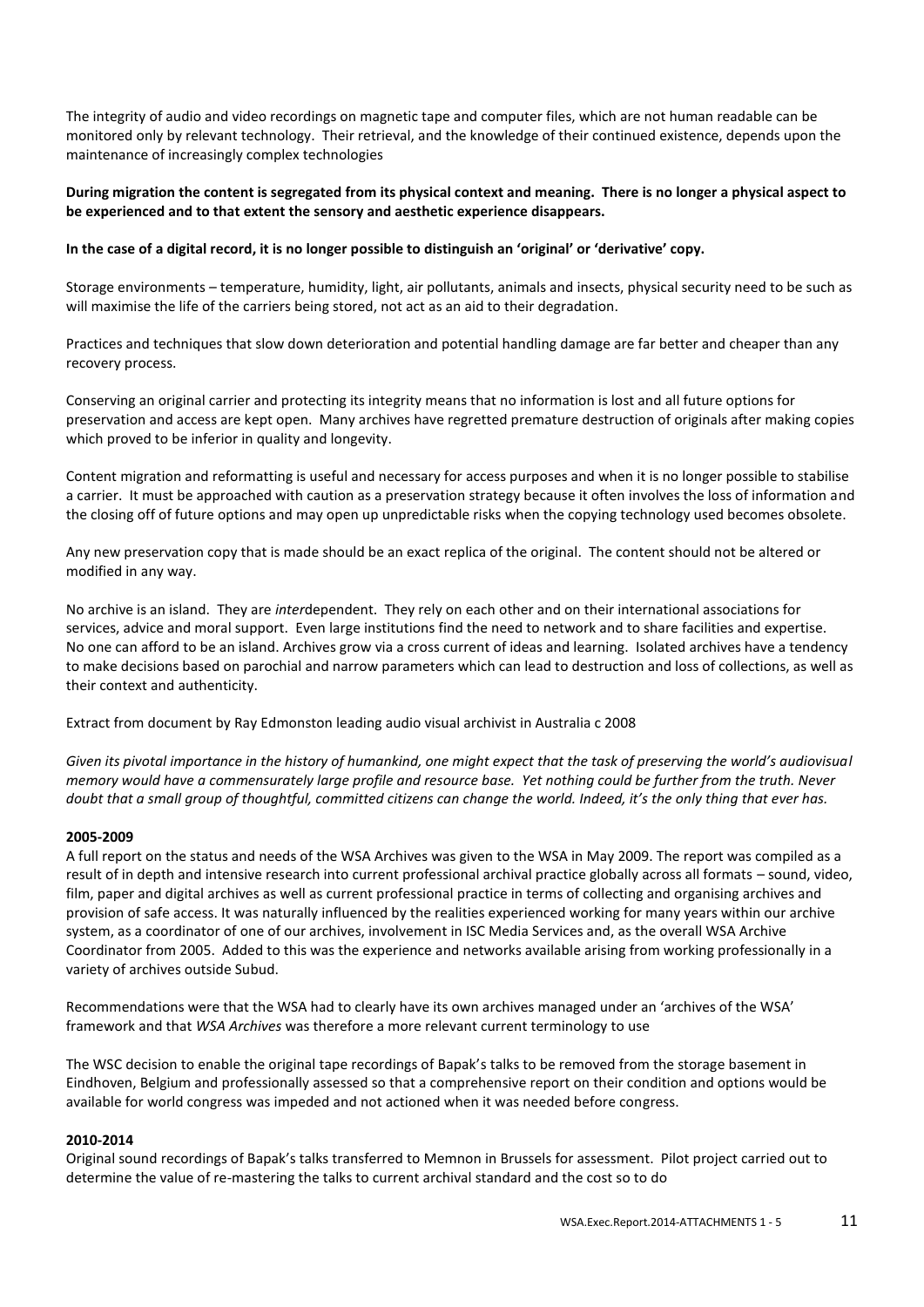Via some trials and tribulations in May 2014 the original tapes were transferred to Canberra to complete the final work on their preparation for permanent storage and to complete documentation and ensure clear context and links between the new digital files and the original recordings. Documentation will include relevant references to earlier work so there is a clear track of what the WSA has done over time.

Amalijah Thompson June 2014

# **4. Kalimantan Investment Corporation Liquidation Trust**

# **Background**

- Originally the Kalimantan Investment Corporation (KIC) was formed for oversight and fundraising functions for the Kalimantan Gold Corporation Limited (KGC).
- In the second half of 2010 the KIC Board of Directors decided to dissolve the company, with all of its shares in KGC to be distributed to the KIC shareholders or beneficiaries. Some KIC shareholders could not be found.
- Raynard von Hahn investigated the structure we should use. He recommended that the KIC Liquidation Trustee (Doris Meyer) should transfer the unallocated KGC shares to WSA who would then transfer these shares to the Liquidation Trustee coincident with the establishment of the Liquidation Trust. Raynard took into account the advice received from the lawyers in the British Virgin Islands (BVI) who had helped incorporate KIC; from lawyers in Canada where KGC is listed on the stock exchange; and from lawyers in the USA (where the WSA is registered). Earl Metheny, the WSA Lawyer in Washington DC, drafted the Liquidaton Trust deed and the resolution now before you.
- So the advice suggested the establishment of a Liquidation Trust Agreement, whereby the remaining KGC shares have been transferred into a Liquidation Trust Account.
- The structure, once established will exist for a limited period (2 years) to look after the interests of the unlocated KIC shareholders or their beneficiaries who have not received the KGC shares in exchange for their KIC shares when KIC was liquidated.
- This structure ensures that conflict of interest does not arise with MSF (as MSF is the eventual beneficiary of the unallocated shares). At the beginning of 2011, there was significant urgency as the KIC liquidation trustee wanted to transfer the unallocated shares immediately.
- The Liquidation Trustee will be advised by a Liquidation Trust Committee during the two year life of the Liquidation during which time every effort will be made to track down the unlocated KIC shareholders and transfer their allocated shares as and when they have been found. When the Liquidation Trust is eventually dissolved, a length of time during which the unlocated shareholders could still claim their share of the KGC shares can be set so that conflict of interest does not arise. The unlocated shares have already been reduced from 7,855,998 in August 2010 to 709,936 shares. A share certificate in the name of WSA has been used for this latter amount.
- The Resolutions that have been tabled for Board of Directors review establish the Liquidation Trust, appoint Evan Padilla as trustee and Fredrick Branchflower and Rosetta Narvaez as the members of the advisory Liquidation Trust Agreement and authorise Luke Penseney, as WSA Chair, to transfer KGC shares to the Liquidation Trust.
- Husein Patel in Toronto, as the assistant to the Liquidation Trustee, will be responsible for "tracking down" as many of these "missing" shareholders as possible, so they can receive their shares. A list of the shareholders exists, with names, tax identification numbers, last known addresses and their respective interest in the KIC.

MF Nov 2011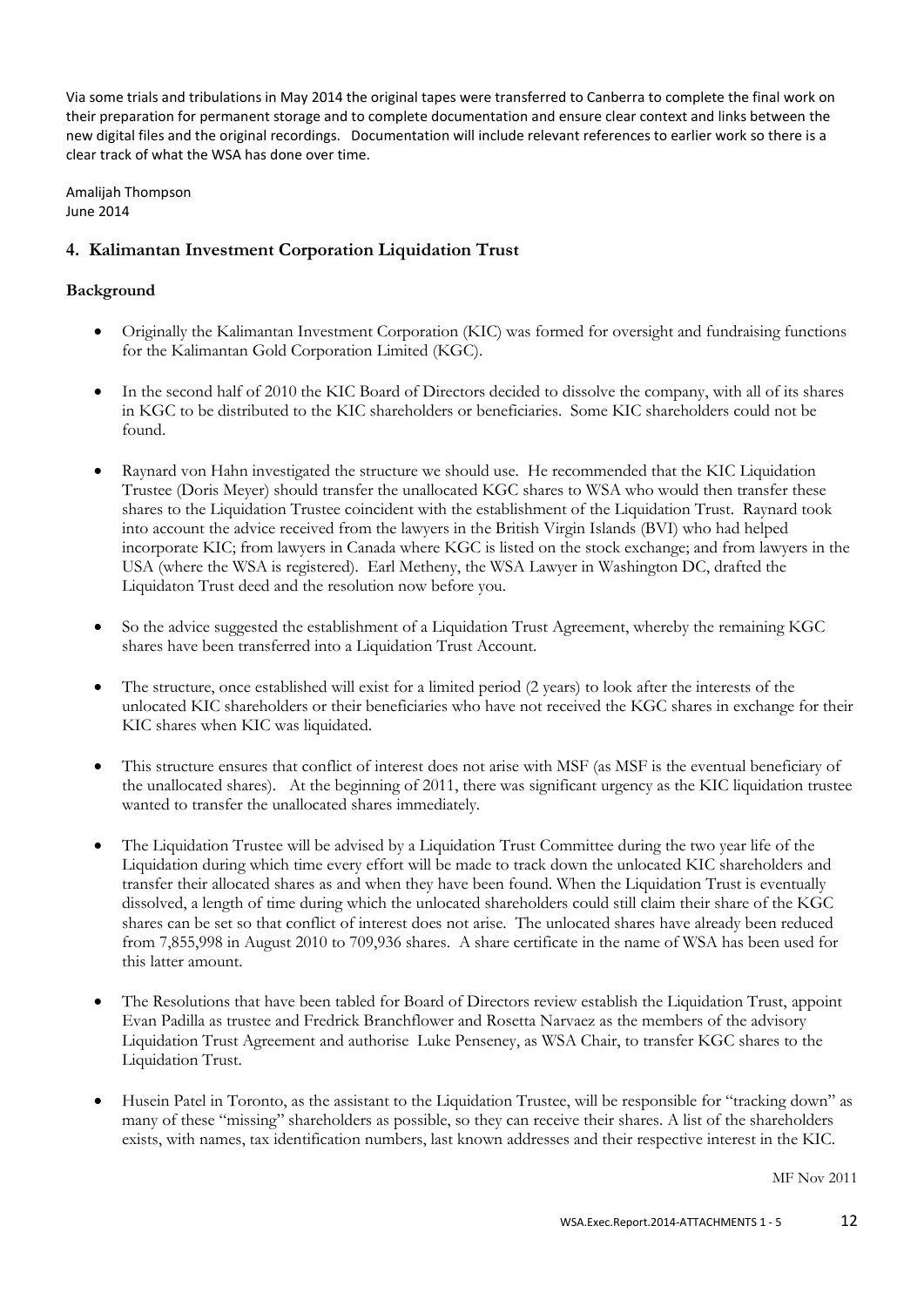## **5. Honoraria compendium**

## Note from **Harlinah Longcroft** on Subud Honoraria

Bapak appointed me the ISC Liaison Officer at Wisma Subud, and one of my jobs was to pay the members of the International Secretariat, the Translation Unit, the Tape Unit, and pay for the maintenance of the sound equipment etc. too. Bapak decided on the amount that each person would be paid, but ISC actually paid them, so that if they wanted to argue about the amount etc., they had to argue with ISC and not with Bapak! So I was in the hot seat, and would go and ask for Bapak's advice when I got out of my depth! I then informed ISC what Bapak wanted "if ISC agreed", which, of course, they always did.

These duties brought me into fairly frequent contact with Bapak, who explained what he wanted done and why. He always said that working for Subud should be, as far as possible, "kerja bakti" - that is voluntary work. However, if people really needed the money, then they should be paid according to their need, but not more than the going rate for employees of a charity. In Indonesia, people who worked for a charity were usually paid at a rate of one third what they would get for the same work for a commercial company.

Bapak told me that people had to be paid if they needed the money so that working for Subud was open to everyone, and did not exclude those with low incomes or no income at all. He also said we should employ those who needed work, so for instance, when Batara Alamsjah died, Bapak said that his widow (who was Dutch) needed an income and that the International Sekretariat should employ her in whatever capacity she could best help them, and ISC should pay her. Similarly, when Pak Mousa died, Bapak said that his American widow should receive a pension from ISC, because she needed the money. She had a dependent retarded daughter.

Bapak was very aware of need. Roseanna Sawrey-Cookson, he said, should receive a little more than the members of the Sekretariat because she was a foreigner, and therefore had to buy foreigner's food!

So, if someone did not need money because they had an adequate income already, then they were not paid for whatever they did, but if their other income was not enough for their ordinary life needs, then Subud paid them what was needed to bring their income up to a good basic standard of living.

For the enterprises it was different. Bapak told us at BSB, that the highest paid - the directors and so on - should receive less than the equivalent market rates, while the lowest paid - the messenger boys and clerks etc., should receive more than the market rates. However the lowest paid should also be given training where possible, so that they could climb up the ladder of employment. So the messenger boys with only primary school education, were, in time, trained to be clerks, and the people who started as clerks might be sent on to banking school etc.

This system had its drawbacks. One needed to be very committed to Subud to work in one of the big enterprises because you had to forego a lot of income with no real financial security for the future. Peter Lentge received a salary which just paid for the cost of his family medical insurance in Germany! He was only able to work for BSB because he had quite a substantial private income. I, myself, had an additional problem in that I was never officially employed by the bank or the consulting company that employed Peter and Halim Wheelton. So I was listed as either stationery or benzine! I got paid the same as middle Indonesian management, so that there would not be staff jealousy which could lead to complaints to the Central Bank. So I was receiving about a quarter to one third what the ordinary school teachers were receiving at the International School! Furthermore I did not get the perks of the directors - so I did not get paid home leave. My Mother had to pay for all my travel expenses which really annoyed her! Of course there was no such thing as a pension fund.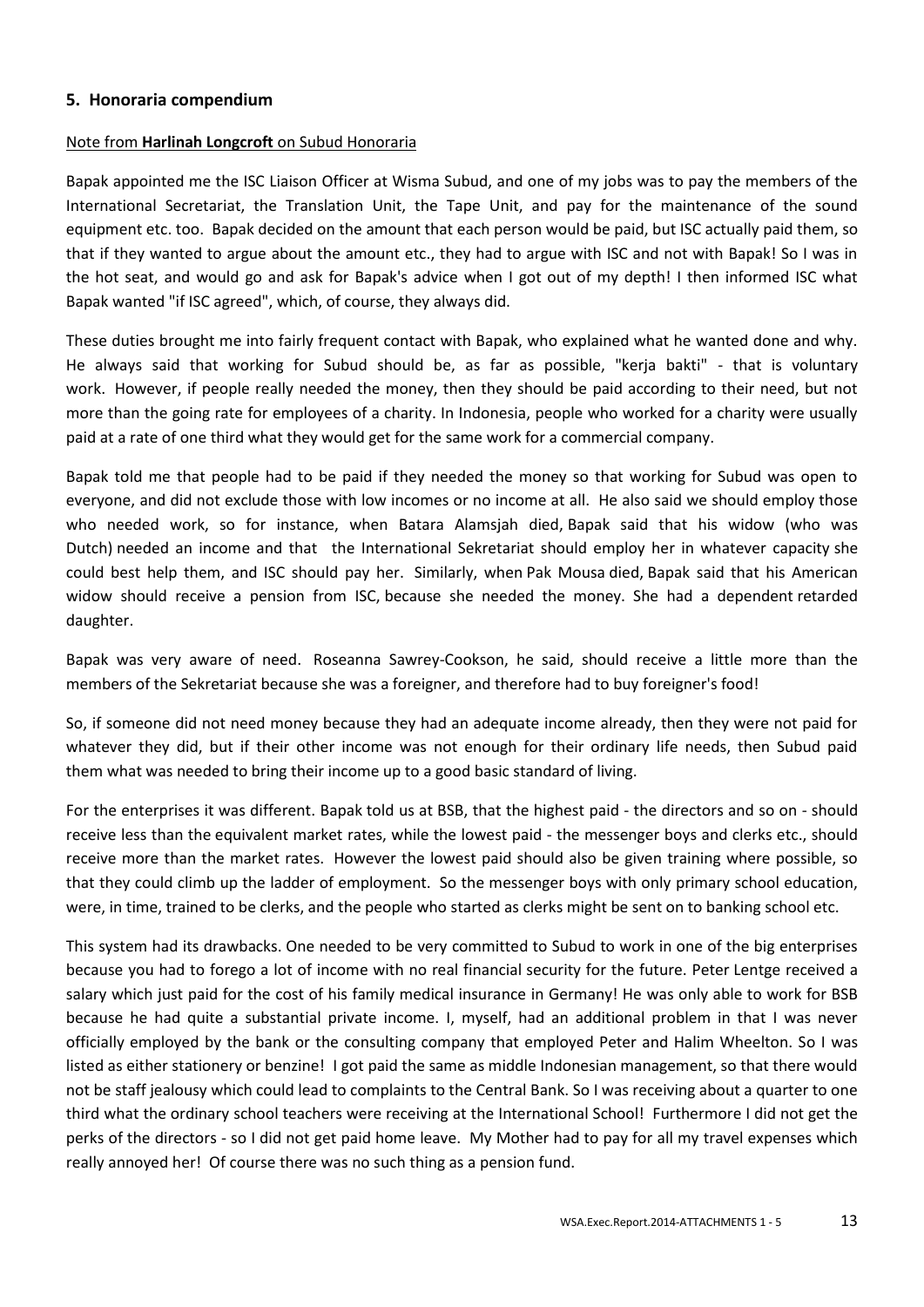I am of the opinion that we need to balance the salaries of the top people in our major enterprises between what is really acceptable to them, and what we believe an enterprise, in its early stages, can afford to pay. If we do as we did with BSB, we rule out some of those with the talent we need in order for an enterprise to succeed. There are plenty of people who are not prepared to take very large cuts to their income stream just to work for a Subud enterprise. So we have to be realistic, and I think Bapak was giving us a template to use, but in the event perhaps it would have been modified later on if the enterprises had had a longer life.

Similarly, I believe ISC and National bodies, need to be more aware of the financial situations of those who are doing Subud jobs. Bapak's advice about paying those who serve Subud was also given to the national committee of Subud Indonesia. There were one or two people who did small jobs, like selling books on Sundays outside the latihan hall, for whom Bapak said the national committee should pay a small wage because they were trying to live on tiny incomes.

Harlinah Longcroft 3 rd March 2012

# **Osanna Vaughn's comments about honoraria**

As far as I remember, the position of ISC chairman (now WSA executive chair) was set up as a salaried position by Bapak, who considered that the person taking on the job may well have to give up whatever else they were doing in their life at the time. I believe hearing him confirm this either at the Toronto or Anugraha world congresses. I cannot, however, say if every ISC chair took a salary or not. It is interesting to note that, following ISC's term in Toronto, the location of the executive committee was very much tied to an international project: UK/Anugraha, Australia/Darling Harbour, Japan/Purnama, and that the ISC chairman (pretty much on Bapak's directive as far I remember) was always heading the project team. Consequently, it's hard to say now where the ISC chair's salary was coming from (the project or the WSA member countries – though, of course, the projects were primarily being financed by Subud members so, either way, the salaries would come from the members). This had, in turn, very much tied the location of World Congress to the location of the international project and, consequently, ISC. In Japan's case, however, the Purnama project never really got off the ground and Rozak agreed that World Congress should go to Colombia, where Amanecer – initially a national project – had become an international one.

Varindra was WSA chairman (though WSA under this name did not exist till 1989) continuously up until the 1993 World Congress in Colombia. He did not receive any honorarium. When Muchtar became WSA chair, Harun Murray was ISC chair, and paid a decent salary. By then, with the creation of SDIA, MSF and SICA as separate entities, where the WSA chair is also an ex-officio director or trustee, the job of WSA chair was becoming much more complex. Muchtar became so involved in the work, travelling all over, supporting projects and helping design Subud houses, that his own business suffered and Harun decided to give him half his salary. However, I'm pretty sure that, after a while, at one council meeting or another, Harun encouraged the council to give Muchtar an honorarium in his own right, and they agreed. When Sharif became chair I have a memory of his telling congress that he would not take that honorarium, but that he would need an assistant and would use the honorarium towards a salary for one. This ended up being Rosanne Le Roi.

When I took over as ISC treasurer in 2001, Laurencio became ISC chair and took an honorarium, and Leonard van Willenswaard was the accountant and got one as well. Simon Guerrand offered to pay for a secretary for Laurencio, but he said he didn't need one, but preferred if I, as treasurer (as well as a whole lot of other stuff) get the money. Simon agreed and donated \$500 a month specifically for this. When our team took over, WSA was in debt – with, primarily, unpaid invoices to the IHs. Daniel agreed not to take the honorarium. We managed to get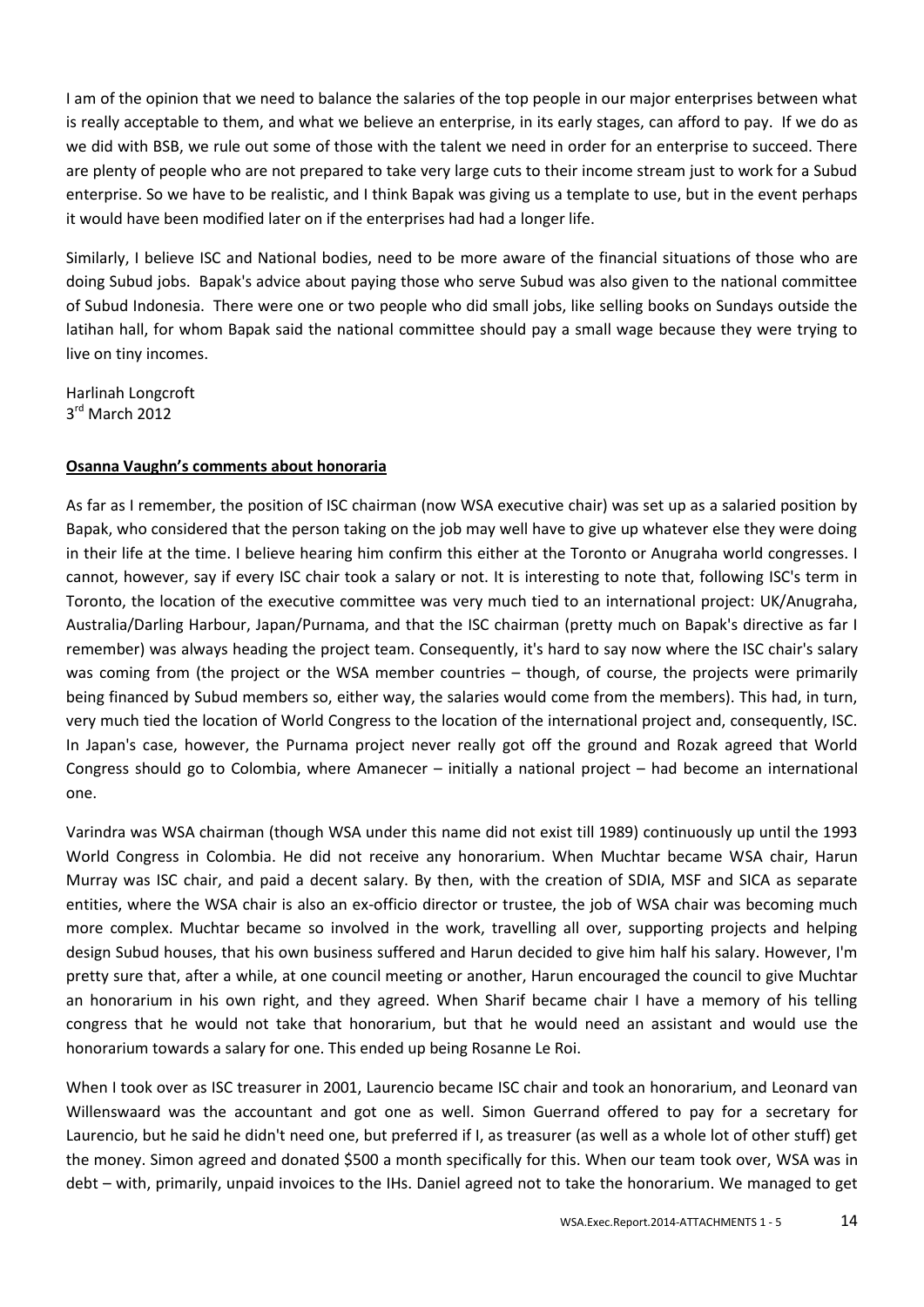most of the debt paid off with the World Congress surplus, and, over our term, gradually built up a reserve of \$70.000.

When I became chairlady, I didn't think, despite the improved situation, that the WSA finances could be burdened with an honorarium for me; though, in all honesty, I could have used the money. The job does demand constant attention, especially considering how the internet has changed the whole scene. Garrett, who was executive chair, had said from the word go that he would not be able to work full time and would not take a salary, but asked that Maya (as his deputy) and Julia (as the secretary\*) do most of the 'practical' work in exchange for honorariums. Samuel as treasurer did not get one; Leonard van Willensward, as on-going accountant, did. It should probably be noted that during this period the reserve increased to about half a million dollars.

The situation for this new period is that, again, the executive chair (Maxwell Fraval) is not taking a salary, initially asking it to be split between Maya, Julia and, later, Silvana, according to the amount of time each was putting in. I understand that, now that Julia is stepping down, Silvana will take on more work and that her honorarium would be increased somewhat, but that, overall, the executive team expenses will decrease.

Regarding Luke, he probably didn't have much of an idea beforehand of how much work the WSA chair position entails; but I'm not at all surprised that he immediately realized he could use an honorarium and that he asked for it. When asked by the Zone Reps for my thoughts on this, I gave them the info regarding the previous WSA chairs, as I've written it above.

As far as I am aware, no other international functions have received/are receiving honorariums.

Regarding the Zone Reps, even during my WSA chair term, I insisted on the importance of the Zone countries, and the committee councillors, specifically, in supporting the Zone Reps. I and Oliver Haitzmann already did this when Michael Sold was Zone Rep, Sharif was chair, and we were CCs for Germany and Austria. I'm pretty sure it says in the constitution that the Zone Councils are members of the World Subud Council, NORMALLY speaking through their Zone Rep. This meant that, when Michael Sold was unable to attend the WSC meeting in Mina Clavero, I was able to step in for him. I was also able to do this because, having worked closely with him, I was well-informed. As his health continued to be precarious, I actually took over the bulk of his work (obviously very much in communication with him) up until the 2001 World Congress, which he was also unable to attend. I was never, officially, Zone Rep though, as I continued to be CC for Germany. This kind of good collaboration (which very much depends on the Zone Rep's character and how much of a team player he/she is) is, I believe, ideal. It distributes the work load, helps ensure broader awareness among the countries, and 'unburdens' the Zone Rep.

To close, I know that good accounts were kept since 2001, so copies should be available. We already published them in SWN back then and sent quarterly copies to the countries, so there was no secret about who was getting an honorarium (i.e. transparency has already existed for over 10 years). Regarding the years prior to 2001, I guess accounts are somewhere, but I don't know where you could dig them up.

\* The WSA Secretary position seems to have evolved somewhat. Back when Garrett was WSA Secretary, it was about ensuring the agenda of the WSC meeting/World Congress be prepared, keeping and distributing the minutes of those meetings, and dealing with legal requirements, etc. I think like a 'company secretary'. Julia seems to have absorbed that task as well as being executive secretary, carrying out many of the tasks we normally associate with the word 'secretary'.

Osanna Vaughn 16-3-12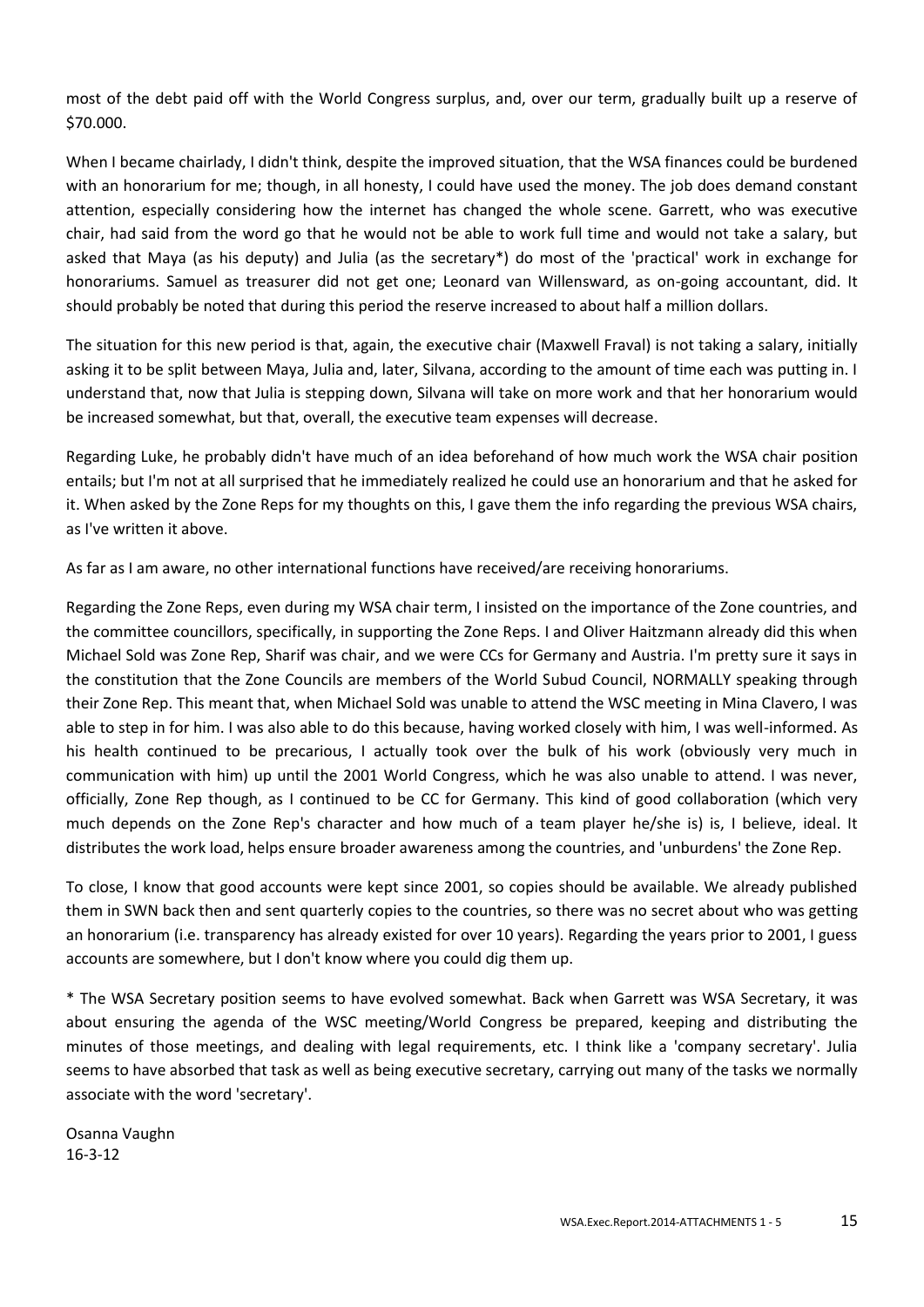## **REMUNERATIONS WITHIN WSA.**

A paper for reflection and discussion, hopefully showing the situation from different stand points to open a positive discussion.

Over the last months discussion has arisen concerning 'remunerations' within Subud, by the council but also within certain countries.

As our association grows and interaction with the outside world evolves, we do need, more and more, a professionally run organization, whilst at the same time not wishing to lose the spontaneous aspect of Subud which allows space for growth and for the grace to flow in...

Continuity is one aspect that has often been envisioned and whilst staggering mandates such as zones reps etc...has been seen as an option, experience shows and most past council members confirm this, that each World Council, bonds together in a particular way and seems to have a 4 year purpose together, which staggering, would not take into consideration.

The WSA Executive Team (formerly called ISC) for the first time has two people continuing from the previous term. Because these people are full or part time paid employees, they are aware of the work that was done by the previous term, can share this on a daily basis and thus play an important role in helping the new team avoid re-inventing the wheel or spending time on issues already looked at, simply by sharing their knowledge and experience. As the virtual office and on-line access to numerous documents become available, the presence of overlapping terms might be questioned, but it still remains that personal contact and exchanges of information will never be fully replaced by computers. The WSA Executive (ISC) has always had a remuneration attached to it. The current amount paid to the WSA Executive is similar if slightly more than in the past and in fact covers the work of 5 people (including the accountant). The Executive team is chosen by the WSA Executive chair and ultimately could be one or any number of people as they see fit, so long as it stays financially within the budget. In this term the WSA Executive Chair has chosen not to receive an honorarium but for this to be available to members of his team.

"Why does this aspect of Subud work warrant payment when so many in Subud are not paid and still working a lot?" is a valid question.

Before questioning how much money Subud should or could invest in remuneration for personnel at different levels, maybe we can try and at least see why at this point it is so, on the understanding also that this is not exclusive of the International organization, as both Subud Britain, Subud Indonesia and Subud USA for example, have employed personnel at the executive and/or secretarial level.

One might consider that the Executive has a legal responsibility in making sure that the Subud World Association is run correctly, financially, ethically and with due diligence where necessary. The responsibility which goes further than a moral one, of making sure that all aspects of our patrimony are protected and that our image is not harmed, it is also the responsibility to ensure that Subud is truly run democratically thus making sure that processes are followed with due diligence. Maybe these aspects need to be carried out in a professional manner and in a regular job fashion because, there are things that MUST be done as opposed to only need to be or should be done, and when it comes to voluntary work one can only accept the time that any given volunteer can dedicate to the job. . (\* attach overall job description which shows what the executive does as a whole, if really necessary break it down per person)

The concern should be as to what the Executive does as a whole as opposed to each individual member of the executive, as it works as a team, the only non-overlapping job being the accountancy/bookkeeping.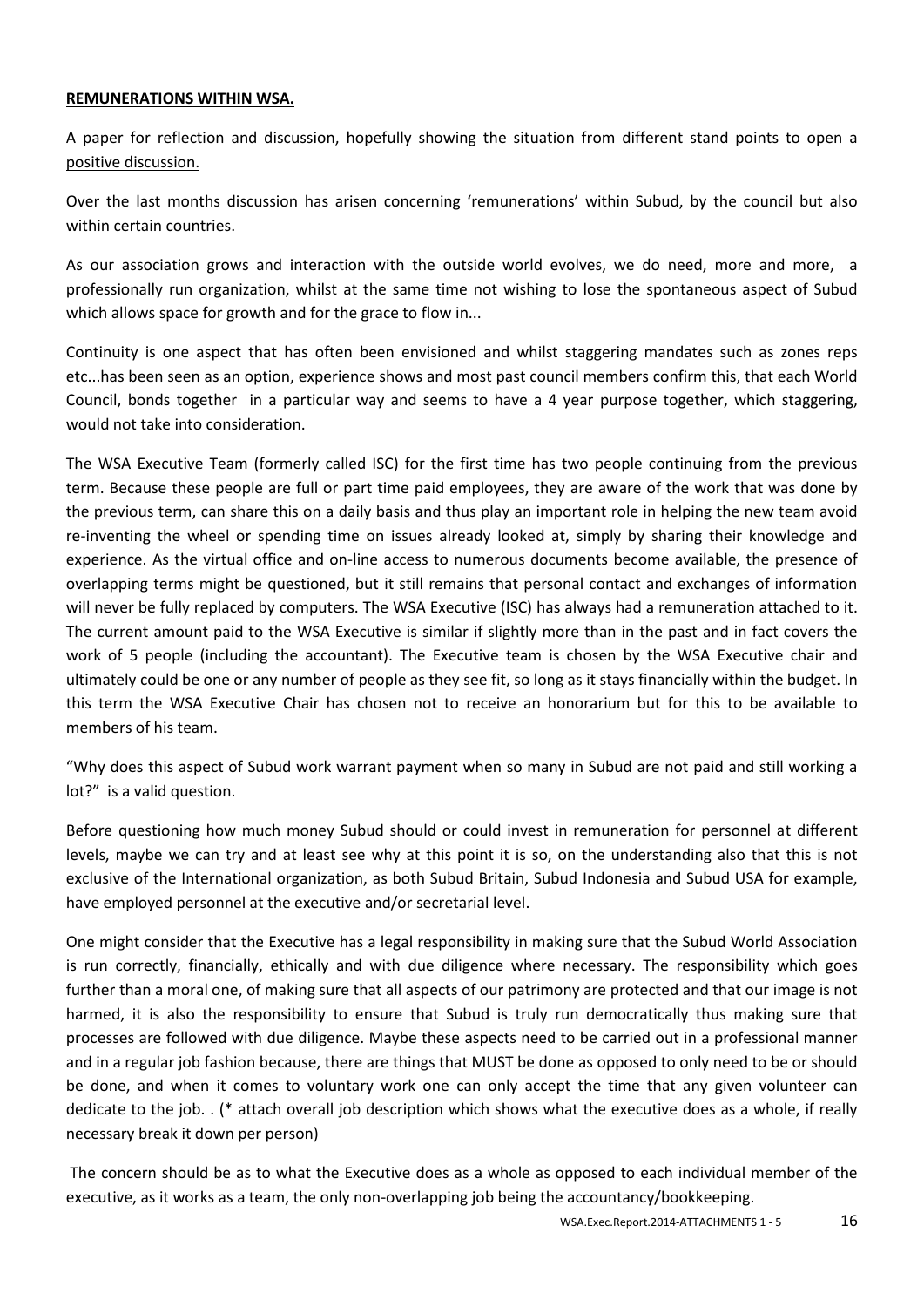This is in no way to belittle the voluntary roles or people's commitments and on a purely material level, Subud would no doubt run far more efficiently with many more full time staff at every level. Criticism of many aspects of Subud, which are in fact run voluntarily, is quite a common thing and one wonders what is expected?

If a zone representative, especially from certain zones, wishes to do the job 'properly' as well as their role as WSA director, it is a lot of work, but....should it be paid or not ? This also is a current question.

The zones and thus the zone reps were in fact established exclusively for practical and financial reasons. All the WSA members could not communicate at a distance and meet every year all together. So, the first role of the zone reps is to make sure that the member countries of their zone know what is happening and what the issues are on the international level and that the opinions and decisions of the countries are brought to and respected by the Executive via the council. The zone reps are not a voice of authority as such, they are the voice of a group of WSA member countries. Any WSA member country wishing to come to a Subud World Council meeting can do so, with no need for explanation, as the council meeting is in reality, simply a compact version of a WSA meeting/congress. If all countries and WSA as an organization had enough money to finance meetings every year between all WSA members, this would possible be the ideal democratic situation where as Bapak said "The truth is my replacement will be Subud Congress..." 10 SRG 1 Ibu Rahayu's talk in Semarang 2010.

When someone is paid, there goes with it a sense of obligation to do a job, a good point one would assume, but it also holds dangers....for example possibly the lack of balance between a zone representative working fulltime, and the committees of the member countries. If countries do not respond and react, then what is the purpose of a representative, the danger could be that through lack of 'input' there be a sense of having to give one's own opinion if nothing else....

Historically the zone reps have either been active and involved or relatively disengaged....thus if necessary a zone rep has been 'bypassed' and countries have been dealt with directly. The Executive were obliged to do this if a zone rep did not function and if the Executive wanted to assist the democratic process. In the same way the executive can bypass a zone rep if that person were trying to push their own personal ideas as opposed to the countries' views. It should be emphasised that this has not occurred during this term where the Zone Reps have been fully engaged and have "lifted the game" in terms of their participation, communication and oversight.

With the payment of a fee goes 'accountability' and so again the danger can be the 'need' to perform. The executive needs to perform certain functions and duties. The zone reps need to communicate and network. (This of course does not take into consideration the WSA director role)

So, on the one hand institutionalizing remunerations could be dangerous, as traditionally most roles in Subud are roles that people wish to take on for a time due to a strong receiving to do so, not because they are looking for a job. On the other hand members could say, "but is it right that these roles can only be taken on by people who are 'retired' or financially self-sufficient, or with life styles that allow them to spend all their spare time doing these jobs ?"

There are questions to be considered and maybe tested, like "does such and such a structure (related to remunerations) create for Subud the organization that it wants and needs". Possibly too many paid positions could take away 'responsibility' from the individual members and member countries, the idea that "oh well xxx are paid to do the job so let them do it" and thus the need and sense of participation at the member level could disappear.

The Executive (as its name indicates) has to carry out the decisions made by the WSA at World Congress and the WSC in between, it establishes the process and finds the people to implement the policies established by the